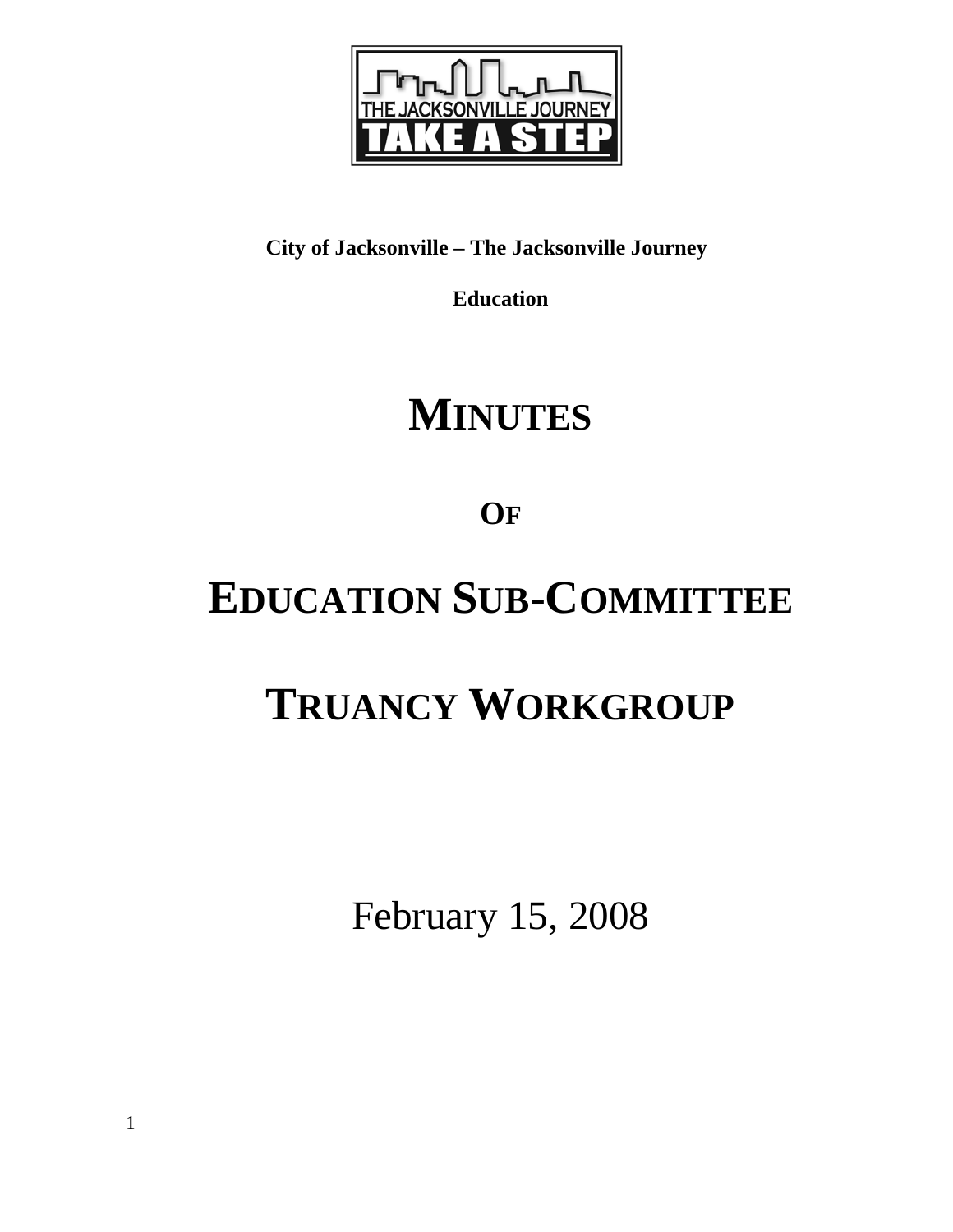# **The Jacksonville Journey – Education**

# **Education Sub-Committee**

# **Truancy Workgroup**

## **February 15, 2008**

## **1:00 p.m.**

**PROCEEDINGS before the Jacksonville Journey – Education Sub-Committee, Truancy Workgroup taken on Friday, February 15, 2008, Edward Ball Building, 8th Floor, Room 851 – 214 N. Hogan Street, Jacksonville, Duval County, Florida commencing at approximately 1:00 p.m.** 

 **Truancy Workgroup** 

**Bill Scheu, Chair Nancy Broner, Member Jonathon Brice, Member Pastor Moses Criswell, Member Councilwoman Mia Jones, Member Shelley Grant, Member Bill Hodges, Member Connie Hodges, Member**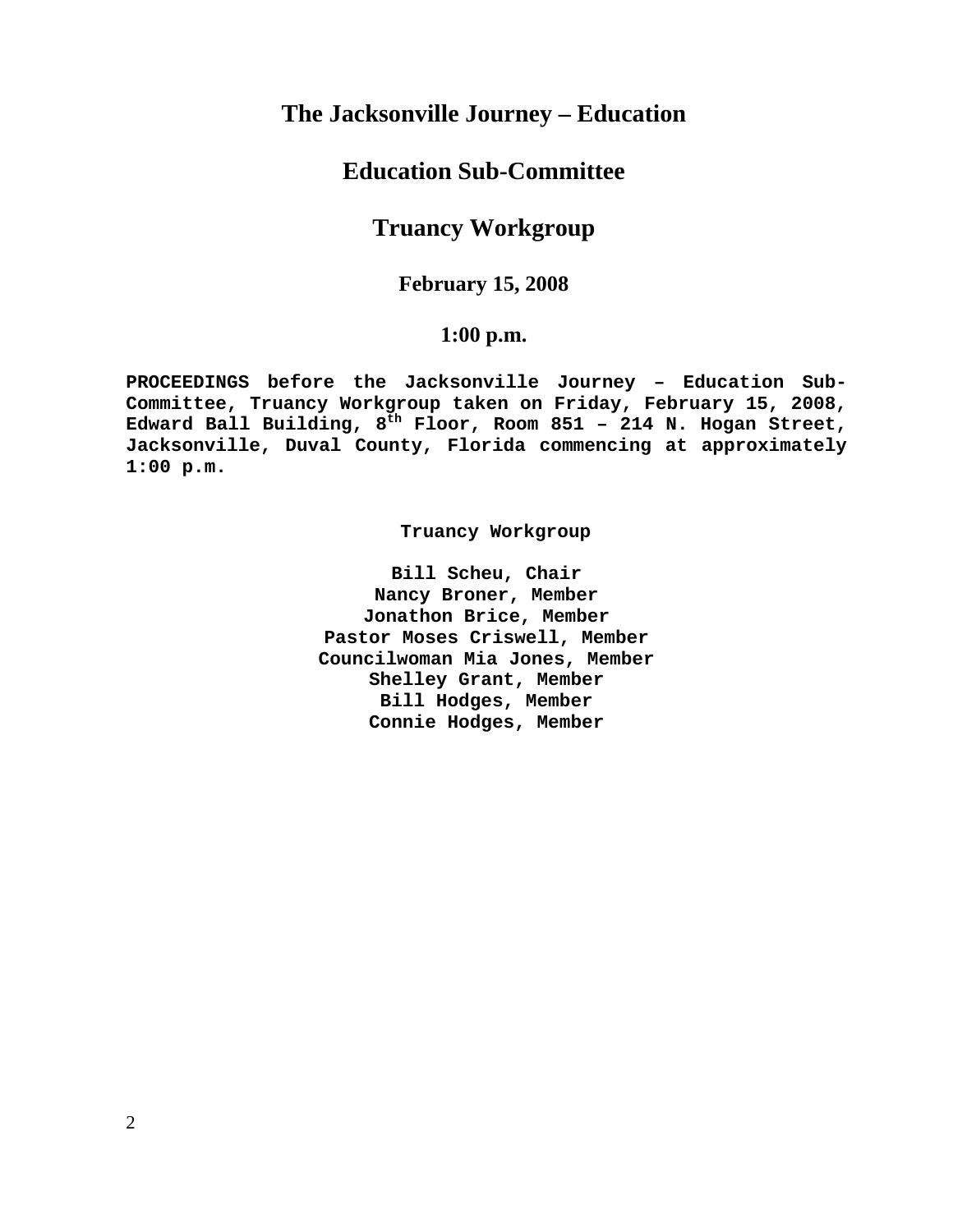## **APPEARANCES**

## **COMMITTEE CHAIRS & MEMBERS:**

Bill Scheu, Chair Pastor Moses Criswell, Member Shelley Grant, Member Bill Hodges, Member Connie Hodges, Member

### **ABSENTEE MEMBERS:**

Nancy Broner, Member Councilwoman Mia Jones, Member Jonathon Brice, SME/Adviser

## **STAFF:**

Renee Brust Alice Checorski

### **OTHERS PRESENT:**

Kathy Graw Donna Massie-Cobb Melanie Patz Vickie Pierre Jeff Sweeney

### **PROCEEDINGS**

February 15, 2008

| Education Sub-Committee, Truancy Workgroup |  | $1:00$ p.m. |
|--------------------------------------------|--|-------------|
|--------------------------------------------|--|-------------|

**Call to Order and Comments.** Chairman Bill Scheu called the meeting

to order at 1:15 p.m.

#### **1. Purpose of Meeting.**

 Discuss the challenges centered around truancy impacting the Mayor's crime initiative – The Jacksonville Journey.

Mr. Scheu indicated the workgroup is almost ready to make a recommendation to the sub-committee regarding the truancy program. At this time, the chairman invited Melanie Patz, United Way to report on the dropout issue.

Ms. Patz stated United Way has embarked upon a development project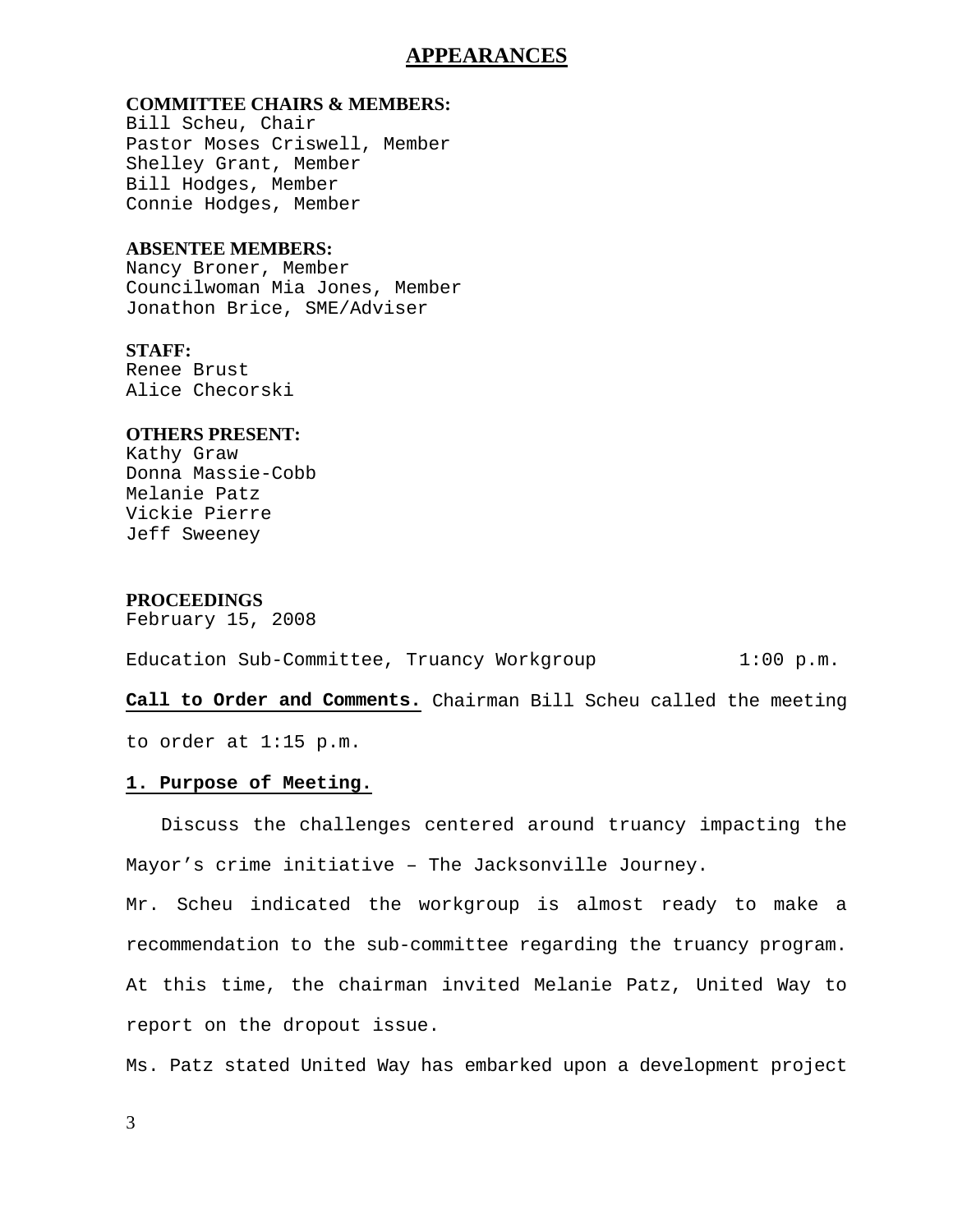with The Community Foundation as a stakeholder. They found that dropout is related to truancy and academic failure resulting in over age for grade. The primary causes are:

1. Lack of attendance

- 2. Poor behavior in the classroom
- 3. Low GPA or being over age for grade

The "Achievers for Life" initiative was developed by United Way. They are providing family advocates, achievement advocates for the students, who are connected to full service schools. The program has dollars available for the principals to identify researchbased programs for the parents to participate in the school. United Way is piloting "Achievers for Life" at Arlington Middle School and Ft. Caroline Middle School. They are currently working with 96 families with a focus on transition from elementary into middle school. To date, 30% of the students in the pilot have improved their GPA and 40% had improvement in attendance. The principals are also looking at a summer orientation camp.

The Community Foundation is focusing on transition into  $9<sup>th</sup>$  grade. Ms. Patz asked the committee if it could put together some dollars for transition programs for middle schools. Mr. Scheu requested that they put together a proposal, including budgets, for the workgroup. He asked Ms. Patz what the program does.

Ms. Patz stated that the Jewish Family and Community Services meets with families to help them stabilize. The students are assigned an achievement advocate. Family advocates identify the need for additional services. Communities In Schools is providing the mentoring piece.

4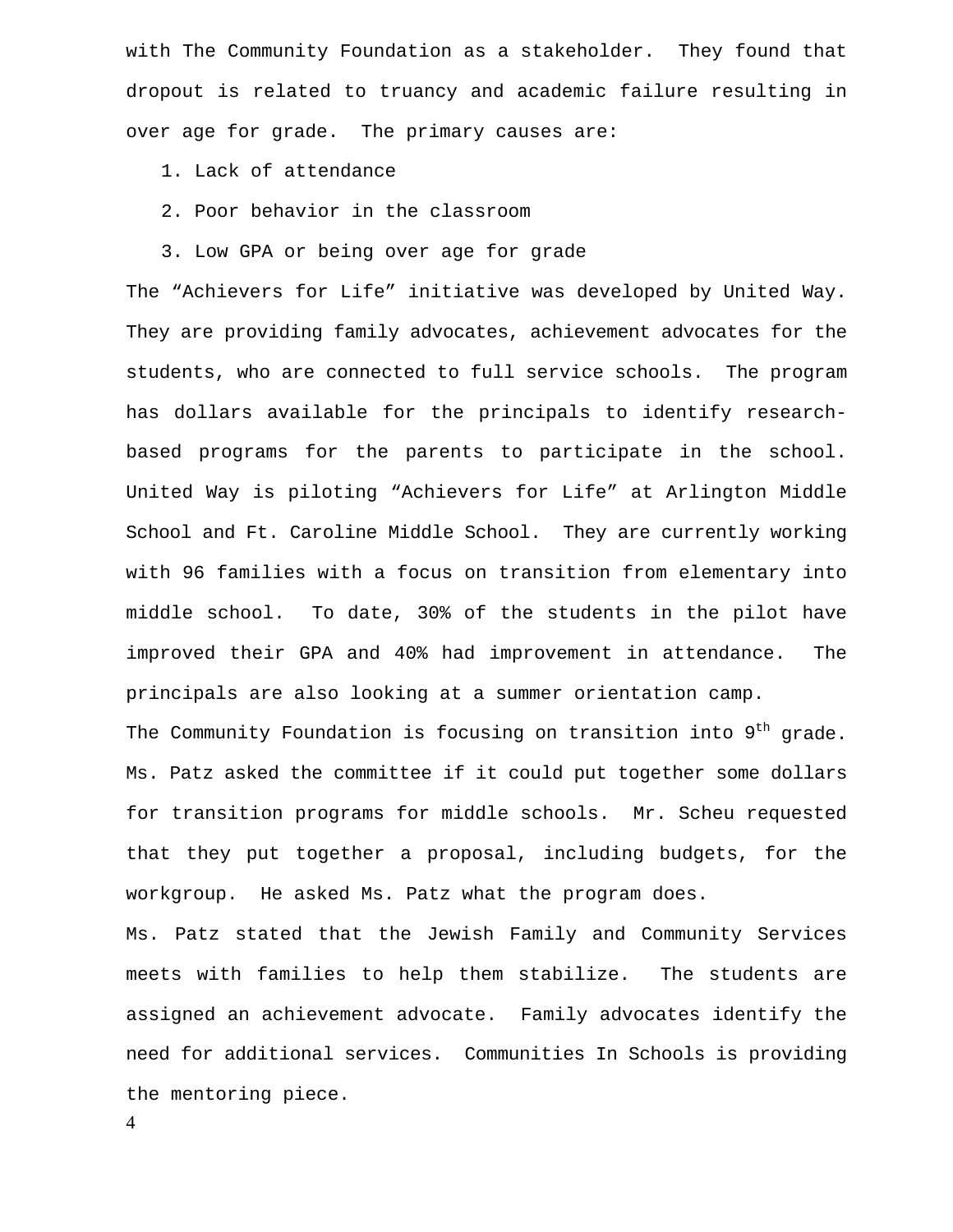Connie Hodges added that referrals are made by the teacher or the principal when 5<sup>th</sup> grade students are identified who have behavioral issues, high absenteeism or below a 1.5 GPA.

Bill Hodges said it might be helpful if the students are being referred to the Detention/Intervention process. Donna Massie-Cobb agreed that it is an excellent link to partner with the school. Mr. Scheu said he thought the State Attorney's Office was focusing on truancy in elementary school. Mr. Hodges said it becomes increasingly difficult to prosecute a parent in middle or high school. They are trying to reduce truancy at the elementary school level.

Melanie Patz stated The Community Foundation wants to pilot a program on transition from middle school to the  $9<sup>th</sup>$  grade before taking it to the Juvenile Justice Department.

Mr. Scheu recommended they submit one proposal and include truancy.

Renee Brust spoke with Jonathon Brice during the meeting and determined he is working on the proposal. He will work with Melanie Patz and combine the report for the sub-committee meeting on Tuesday.

The minutes of the February 5, 2008 workgroup meeting were approved.

#### **2. Action Items**

**On behalf of Jonathon Brice, Donna Massie-Cobb** will forward the Truancy Report which will be presented to the full committee.

5